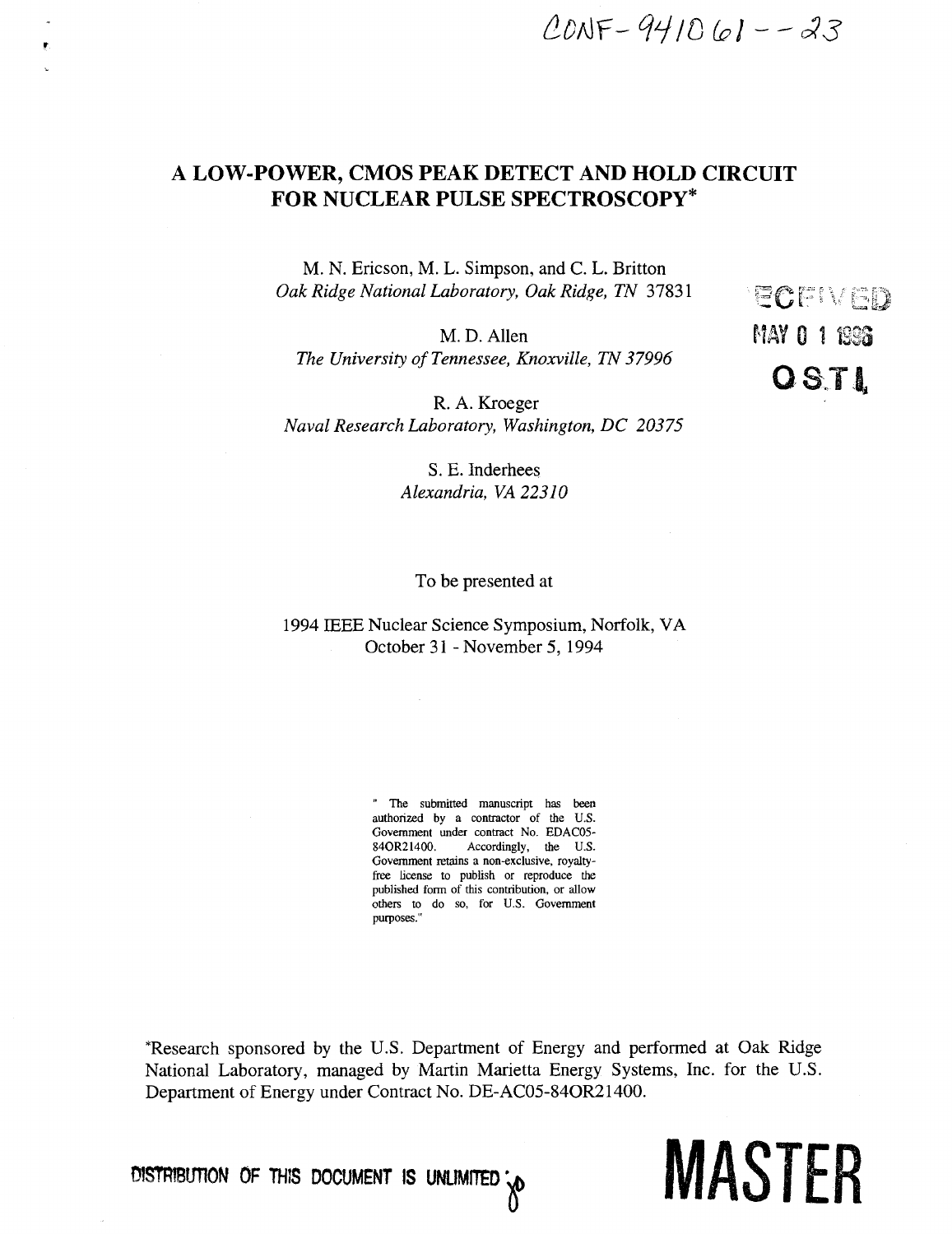# A Low-Power, CMOS Peak Detect and Hold Circuit for Nuclear Pulse Spectroscopy<sup>1</sup>

M. N. Ericson, M. L. Simpson, and C. L. Britton *Oak Ridge National Laboratory, Oak Ridge, TN* 37831

M. D. Allen

*The University of Tennessee, Knoxville, TN 37996* 

R. A. Kroeger *Naval Research Laboratory, Washington, DC 20375* 

> S. E. Inderhees *Alexandria, VA 22310*

#### *Abstract*

A low-power CMOS peak detecting track and hold circuit optimized for nuclear pulse spectroscopy is presented. The circuit topology eliminates the need for a rectifying diode, reducing the effect of charge injection into the hold capacitor, incorporates a linear gate at the input to prevent pulse pileup, and uses dynamic bias control that minimizes both pedestal and droop. Both positive-going and negative-going pulses are accommodated using a complementary set of track and hold circuits. Full characterization of the design fabricated in  $1.2\mu$ m CMOS including dynamic range, integral nonlinearity, droop rate, pedestal, and power measurements is presented. Additionally, analysis and design approaches for optimization of operational characteristics are discussed.

## I. INTRODUCTION

Several disadvantages associated with the classical peak detect and hold circuit were addressed with the topology introduced by Kruiskamp andLeenaerts [1] (see Fig. 1). This topology uses a MOS current mirror in place of the traditional rectifying diode. Use of this rectifying mirror minimizes the effect of charge injection into the hold capacitor and produces a circuit that is completely compatible with standard CMOS analog integrated circuit fabrication processes.



Fig. 1 Peak Detect and Hold Circuit Topology

This paper presents an improved peak detecting track and hold (PDH) circuit designed to address the specific needs of a nuclear pulse spectroscopy system [2] such as the one shown in Fig. 2. In this system, signals from the detectors are amplified and shaped for a peaking time of  $\sim$  7  $\mu$ s and are input into both the PDH and a discriminator. The



Fig. 2 Nuclear Spectroscopy Pulse Processing and Data Acquisition System Block Diagram

discriminator distinguishes noise from detector events and produces an output signal that indicates that an input pulse has exceeded the set threshold. An acquisition control block receives signals from the discriminator, PDH, and ADC and synchronizes the overall data acquisition operation. The

<sup>&</sup>lt;sup>1</sup>Research sponsored by the U.S. Department of Energy and performed at Oak Ridge National Laboratory, managed by Martin Marietta Energy Systems, Inc. for the U.S. Department of Energy under Contract No. DE-AC05-84OR21400.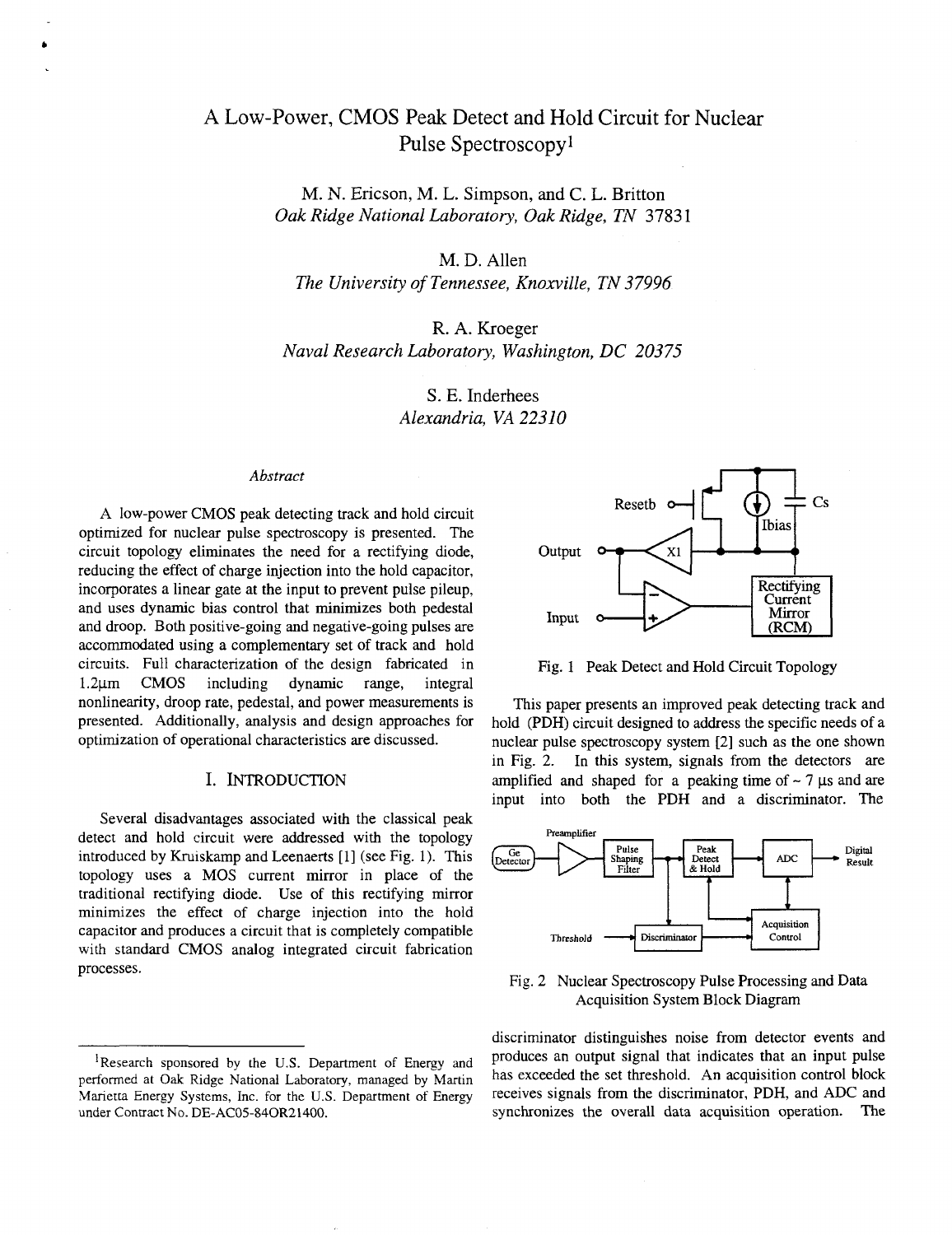intended application requires that the entire system be monolithically compatible, have very low power dissipation, and operate using a single 5-V supply.

The design presented in this work is based on a previously published topology [1] that has been modified for use in a low-power, monolithic spectroscopy system. The improved circuit incorporates a linear gate that allows the input to be disabled while in the hold mode to eliminate pulse pileup. Dynamic biasing of the reset transistor ensures sufficient loop gain during tracking to minimize pedestal voltage, and has a negligible effect during hold operations thus minimizing droop. Two additional circuit blocks were added which promote better circuit operation and system timing: a discriminator and peak detect circuit.

### II. PDH CIRCUIT TOPOLOGY

The peak detect and hold topology presented in [1] outlines a significant improvement in the area of monolithic peak detect and hold circuits. The diode used in classical peak stretchers [3] is replaced using a rectifying current mirror. In this topology, an input differential pair compares the input voltage with the fedback output of the amplifier. A negative-going input pulse will be assumed for this example. As an input pulse amplitude becomes increasingly negative, the rectifying current mirror (RCM) sinks current that charges the sampling capacitor (Cs). As the pulse reaches peak value, the fedback voltage and input voltage become equal, the RCM turns off, and the output voltage is unable to

follow the input signal back to the baseline since current cannot be sourced to Cs. The circuit at this point is open loop and will hold the pulse peak until droop effects diminish the signal integrity. A current source (Ibias) is used to prevent both undesired charging of the sampling capacitor while in the track mode and its associated instability. Removal of the rectifying diode and closer control of the current source switching amplitude reduce the errors due to charge injection. Additionally, all circuit components are compatible with common analog CMOS integrated circuit processes.

## III. IMPROVED PDH CIRCUIT TOPOLOGY

The improved PDH circuit topology is shown in Fig. 3. The circuit shown is designed to detect and hold negativegoing pulses referenced to 2.5 V. Several circuit additions have been made to improve the overall operation and accuracy. A linear gate consisting of two differential input stages is used to prevent pileup of incoming pulses. In the track mode the input signal is input into differential pair DPI. Once a peak has been detected, the hold loop is switched to a second differential pair, DP2, whose input is tied to the minimum channel input voltage (2.5 V in this case). This prevents a second incoming pulse from further charging Cs while in the hold mode and acts to keep the loop open. When the circuit is reset, DPI is reenabled, and the circuit is ready for another peak detect and hold operation. Control of the linear gate input stages is accomplished using the complementary LIN-G and LIN-GB signals.



Fig. 3 Improved PDH Circuit Schematic - Negative Pulse Channel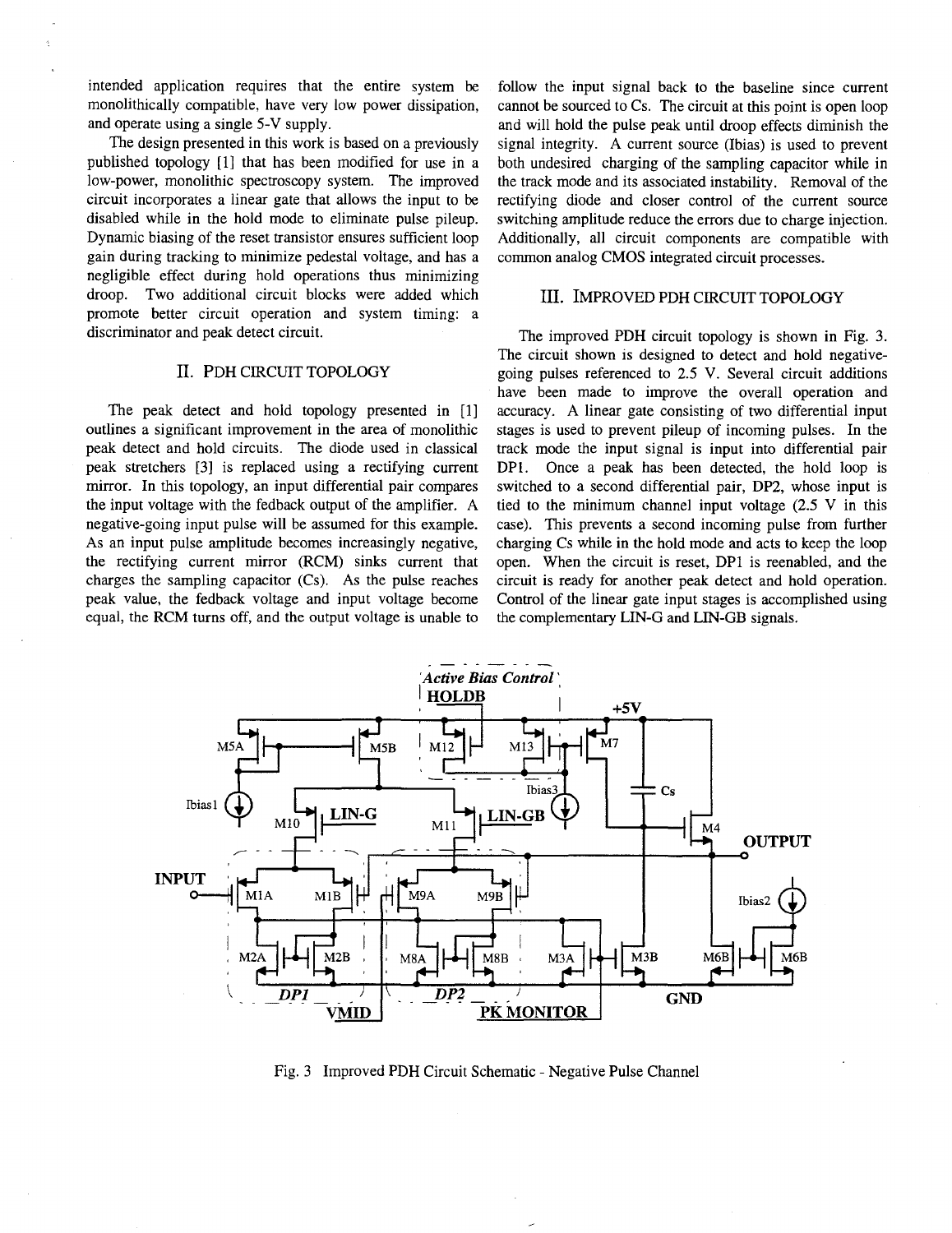Droop errors are reduced in the improved circuit by using an active biasing circuit. The current source (Ibias3) is required to maintain closed-loop operation while in the track mode by biasing M3 to prevent instability. However, during the hold operation, this current simply charges the hold capacitor (Cs), increasing the error due to droop. Elimination of this effect is accomplished by sensing existence of a pulse and turning off the current sourced by M7 while in the hold mode. Control of this disabling function during a hold operation is accomplished using a discriminator with latched output. Pulses over a set threshold set the discriminator output that asserts the HOLDB line. The threshold level has minimal effect on the circuit accuracy as long as HOLDB is activated by the time the pulse reaches maximum amplitude. Proper active biasing of M7 will result in reduced droop related errors since less current will be available for charging/discharging Cs during the hold operation.

Control of the linear gate input to prevent pulse pileup is accomplished using a peak detect circuit. Pulse peaks are detected by monitoring the bias condition of the rectifying current mirror M3B. Using a simple comparator designed to operate near the appropriate rail, the gate-to-source voltage *(Vgs)* of M3B is monitored and compared to a fixed reference voltage. As an input pulse is nearing peak, the differential pair that is comparing the output voltage (source followed voltage on Cs) to the input signal begins to turn off M3A, resulting in a sharp decrease in M3B *Vgs.* In addition to input control, use of the peak detect signal can provide useful timing information in some applications.

The pedestal in the improved topology can be attributed to two primary factors: input differential pair mismatch, and quiescent current at Cs due to M3B and M7. The quiescent current is maintained in normal operation such that a small amount of current flows into Cs. This is accomplished by the biasing of M7 using Ibias2 as previously described. The resulting change in the output voltage due to this current mismatch can be reduced by increasing the transconductance gain of the input differential pair by either transistor sizing or control of the bias current (Ibias2). Input device mismatch can be minimized using larger input devices with common centroid layout. Pedestal due to these sources tends to be somewhat independent of pulse amplitude and can be corrected for analytically if desired.

Another advantage of this general topology is its inherent duality. Inverting and resizing the devices and bias circuits allows the basic design to be directed toward either polarity operation (i.e. positive- or negative-going input pulses).

#### IV. DESIGN CONSIDERATIONS

One of the primary design goals for this circuit development was low-power operation using a single 5-V supply. With this requirement, the trade-offs associated with minimizing the current bias levels while retaining acceptable performance were paramount. Three bias currents are

associated with this implementation. Ibiasl biases the input differential pair and can be used to tailor the closed loop characteristics while operating closed loop (tracking mode). Ibias2 is used to bias the output stage and must be sized according to loading requirements. Finally, Ibias3 is used to prevent undesired charging of the hold capacitor and can also affect the closed-loop gain as it sets the tracking current level in M3B.

The threshold set for monitoring *Vgs* of M3B is somewhat arbitrary since it swings at least several hundred millivolts in a short period of time relative to the pulse shaping time. The range M3B *Vgs* swings can be somewhat affected by the current amplitude sourced by M7. A small level of hysteresis built into the comparator circuit provides some noise immunity but is not essential for proper operation. Obtaining very small amounts of hysteresis using cross coupled drains is difficult if small geometry devices are desired due to the large required ratioing of device sizes [4].

The chosen value of Cs has an effect on several circuit characteristics. The closed-loop characteristics are affected by the value of Cs since it can become a dominant pole in the transfer function [1]. Cs should be selected large compared to the gate-to-source capacitance of M3B to minimize the effect of charge injection when M3B is turned off. Additionally, larger values of Cs will also act to further reduce the droop rate. The primary limitations to the size of Cs are the physical size limitations and the effect on system bandwidth and loop characteristics.

## V. EXPERIMENTAL RESULTS

Complementary versions of the PDH circuit were designed and fabricated in 1.2-um N-well CMOS. A discriminator circuit was also designed and included with each PDH design. A single ASIC with two channels, each optimized for one pulse type, was tested with the input pulses referenced to 2.5 V. The results of these measurements are summarized in the following sections.

# *A. Dynamic Range and Integral Nonlinearity (INL)*

Pulses shaped using a 6-us semigaussian shaping filter were input to the circuit, and the INL was calculated from data taken using a Trecor Northern TN-7200 multichannel analyzer (MCA). An example plot showing an input waveform and PDH output for a positive input circuit is shown in Fig. 4. The results of the dynamic range and INL tests are summarized in Table 1. Note that all pulse amplitudes are referenced to 2.5 V.

INL as a function of input pulse amplitude is demonstrated in Fig. 5 for both positive and negative PDH circuits. Linearity errors associated with the endpoints are largely due to pedestal error for small input pulses and circuit nonlinearity associated with operation near the power supply rails for large input pulses.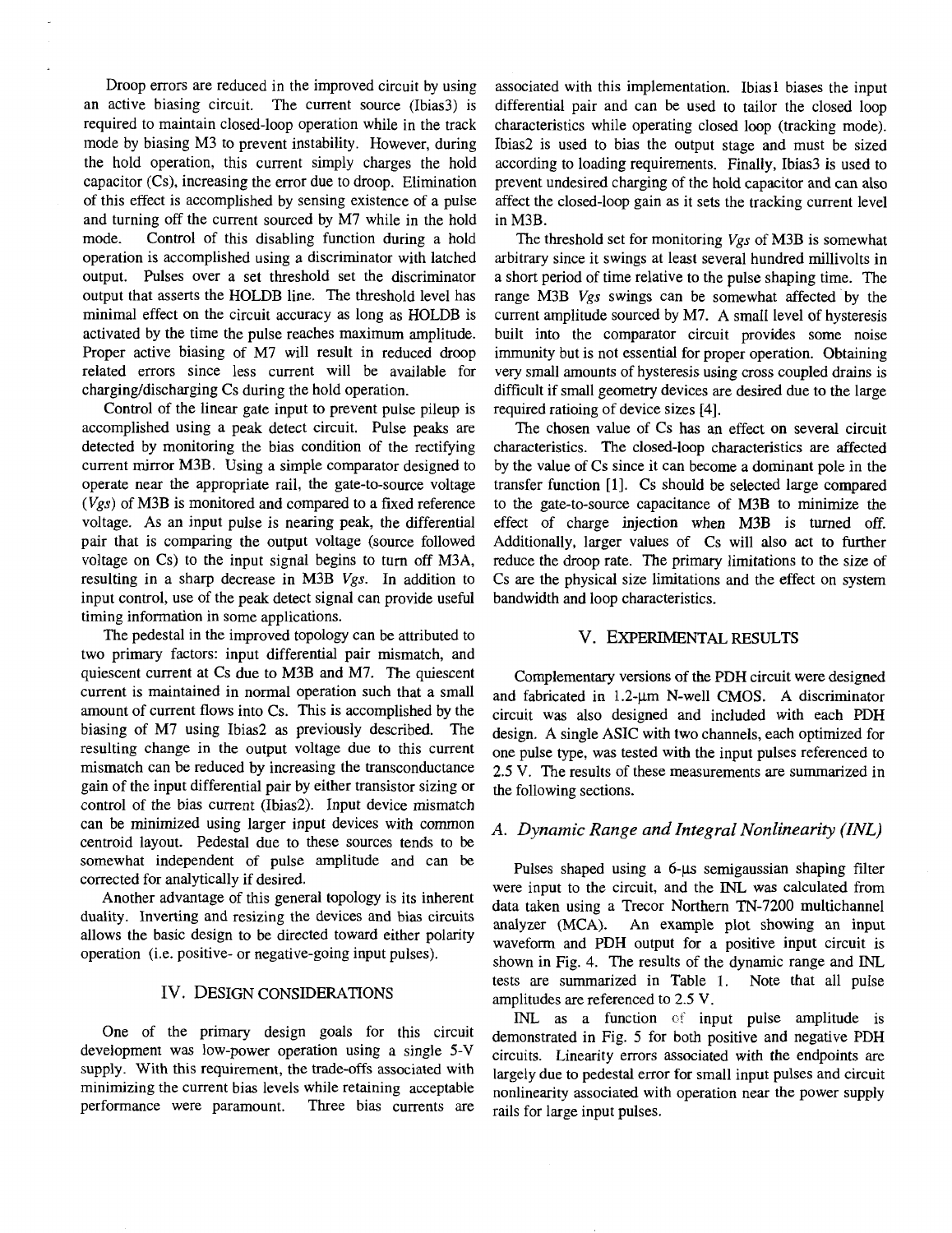

Fig. 4 Sample Input/Output Waveforms for Positive Input PDH Channel

Table 1. Dynamic Range and INL Results for PDH Circuits

|                          | <b>Negative-Pulse</b><br><b>PDH Circuit</b> | <b>Positive-Pulse</b><br><b>PDH Circuit</b> |
|--------------------------|---------------------------------------------|---------------------------------------------|
| Pulse Amplitude<br>Range | $-25$ mV to<br>$-2.50V$                     | $+25$ mV to<br>$+2.50$ V                    |
| Dynamic Range            | 100/1                                       | 100/1                                       |
| INI.                     | $<$ $\pm 0.05\%$                            | $< \pm 0.16\%$                              |



Ortec Model 488 Pulser Setting

Fig. 5 INL Measurement Results for Positive- and Negative-Pulse PDH Circuits

# *B. Pedestal*

The pedestals were determined for each of the PDH circuits by extrapolation of the measured transfer characteristic shown in Fig. 6. The pedestals were found to be  $< 5$  mV for the positive-pulse channel and  $\lt$  35 mV for the negative pulse channel.



Ortec Model 488 Pulser Setting

## Fig. 6 Extrapolation of Pedestal Values from the Transfer Characteristic Curves

## C. *Droop Rate*

The droop rate was measured over a 6-ms time interval for each of the PDH circuits. The droop was measured to be less than  $6.67 \text{ }\mu\text{V}/\mu\text{s}$  for both positive- and negative-pulse circuits. As expected, the droop rate was found to be dependent on the pulse amplitude, as demonstrated in Fig. 7.



Ortec Model 488 Pulser Setting

Fig. 7 Droop Rate vs Pulse Amplitude for Negative and Positive PDH Channels